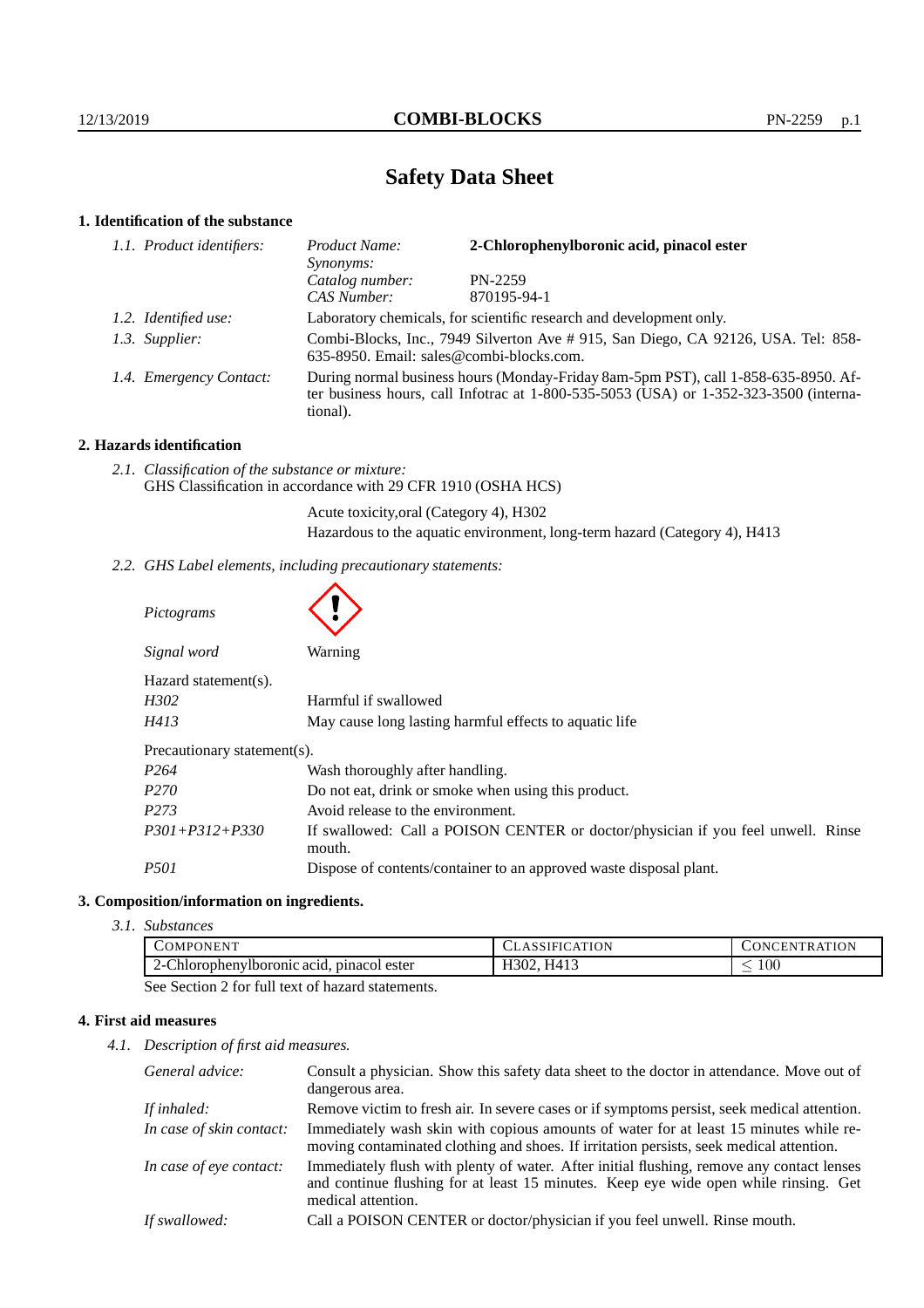- *4.2. Most important symptoms and effects, both acute and delayed:* See Section 2.2 and/or in Section 11.
- *4.3. Indication of any immediate medical attention and special treatment needed:* No data.

# **5. Fire fighting measures**

- *5.1. Extinguishing media:* Use dry sand, dry chemical or alcohol-resistant foam for extinction.
- *5.2. Special hazards arising from the substance or mixture:* Carbon monoxide, hydrogen chloride.
- *5.3. Advice for firefighters:* Wear self-contained breathing apparatus for firefighting if necessary.
- *5.4. Further information:* No data available.

### **6. Accidental release measures**

- *6.1. Personal precautions, protective equipment and emergency procedures:* Ensure adequate ventilation. Use personal protective equipment.
- *6.2. Environmental precautions:* Should not be released into the environment. See Section 12 for additional ecological information.
- *6.3. Methods and materials for containment and cleaning up:* Sweep up or vacuum up spillage and collect in suitable container for disposal.
- *6.4. Reference to other sections:* Refer to protective measures listed in Sections 8 and 13.

#### **7. Handling and storage**

- *7.1. Precautions for safe handling:* Avoid contact with skin and eyes. Avoid inhalation of vapour or mist. Keep away from sources of ignition - No smoking. Take measures to prevent the build up of electrostatic charge. For precautions see section 2.2.
- *7.2. Conditions for safe storage, including any incompatibilities:* Store refrigerated. Keep container tightly closed in a dry and well-ventilated place. Containers which are opened must be carefully resealed and kept upright to prevent leakage.
- *7.3. Specific end use(s):* Laboratory chemicals, for scientific research and development only.

### **8. Exposure Controls / Personal protection**

*8.1. Control parameters:*

*Components with workplace control parameters:* Contains no substances with occupational exposure limit values. *8.2. Exposure controls:*

*Appropriate engineering controls:* Ensure that eyewash stations and safety showers are close to the workstation location. Ensure adequate ventilation, especially in confined areas.

*Personal protective equipment:*

| Eye/face protection:    | Wear appropriate protective eyeglasses or chemical safety goggles as described by OSHA's<br>eye and face protection regulations in 29 CFR 1910.133 or European Standard EN166.                                                                                                                                         |  |
|-------------------------|------------------------------------------------------------------------------------------------------------------------------------------------------------------------------------------------------------------------------------------------------------------------------------------------------------------------|--|
| Skin protection:        | Handle with gloves. Gloves must be inspected prior to use. Use proper glove removal<br>technique (without touching glove's outer surface) to avoid skin contact with this product.<br>Dispose of contaminated gloves after use in accordance with applicable laws and good<br>laboratory practices. Wash and dry hands |  |
| <b>Body Protection:</b> | Complete suit protecting against chemicals, Flame retardant antistatic protective clothing.,<br>The type of protective equipment must be selected according to the concentration and<br>amount of the dangerous substance at the specific workplace.                                                                   |  |
| Respiratory protection: | No protective equipment is needed under normal use conditions.                                                                                                                                                                                                                                                         |  |
|                         | Control of environmental exposure: Prevent further leakage or spillage if safe to do so. Do not let product enter<br>drains.                                                                                                                                                                                           |  |

#### **9. Physical and chemical properties**

*9.1. Information on basic physical and chemical properties*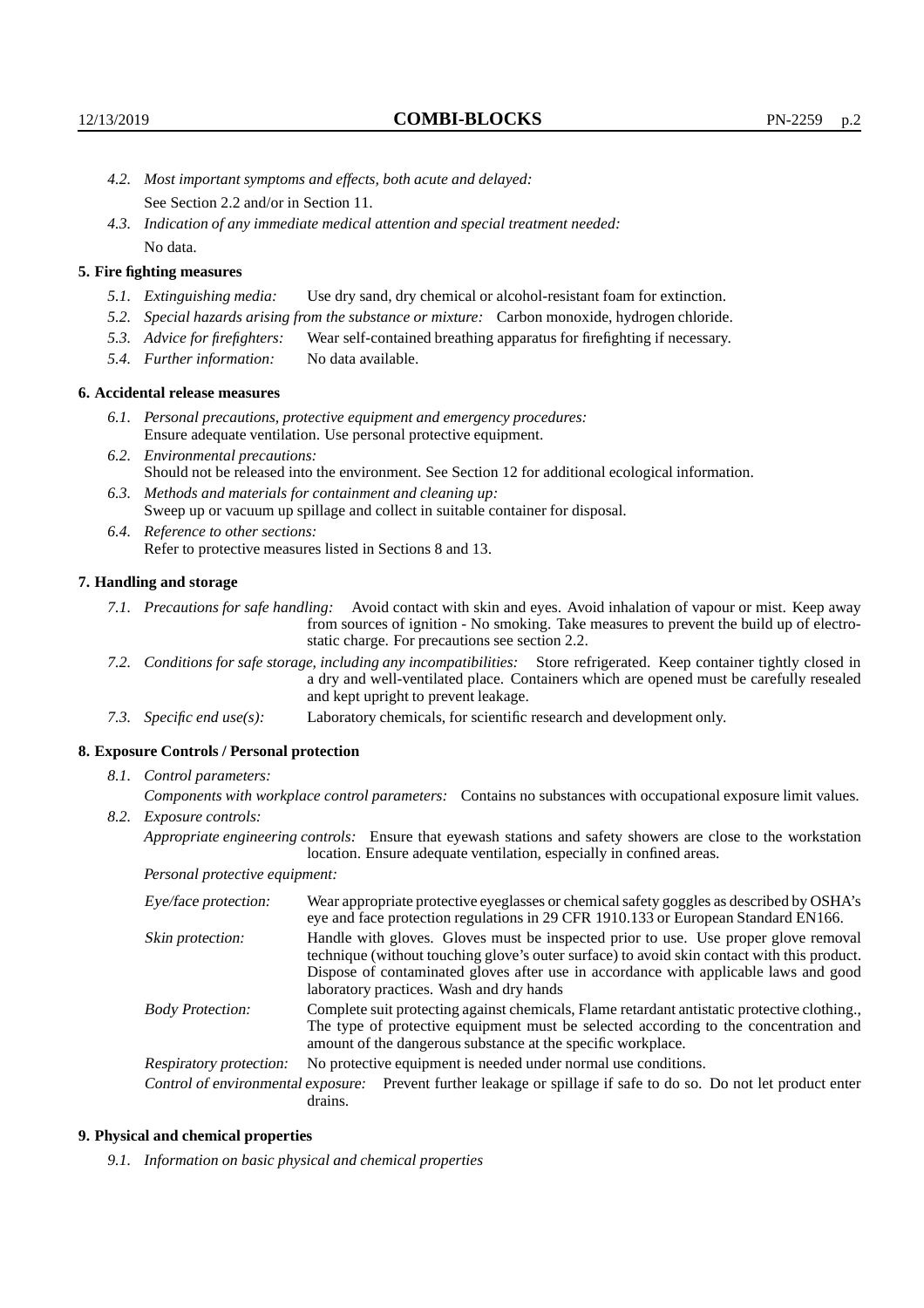| (a)      | Appearance:                                   | No data  |
|----------|-----------------------------------------------|----------|
| (b)      | Odour:                                        | No data  |
| (c)      | Odour Threshold:                              | No data  |
| (d)      | pH:                                           | No data  |
| (e)      | Melting point/freezing point:                 | No date. |
| (f)      | Initial boiling point and boiling range:      | No data  |
| (g)      | Flash point:                                  | No data  |
| (h)      | Evaporatoin rate:                             | No data  |
| (i)      | Flammability (solid, gas):                    | No data  |
| (j)      | Upper/lower flammability or explosive limits: | No data  |
| $\rm(k)$ | Vapour pressure:                              | No data  |
| (1)      | Vapour density:                               | No data  |
| (m)      | Relative density:                             | No data  |
| (n)      | Water solubility:                             | No data  |
| $\circ$  | Partition coefficient: n-octanol/water:       | No data  |
| (p)      | Auto-ignition:                                | No data  |
| (q)      | Decomposition temperature:                    | No data  |
| (r)      | Viscosity:                                    | No data  |
| (s)      | Explosive properties:                         | No data  |
| (t)      | Oxidizing properties:                         | No data  |

*9.2. Other safety information:*

| Formula          | $C_{12}H_{16}BClO_2$ |
|------------------|----------------------|
| Molecular weight | 238.5                |
| CAS Number       | 870195-94-1          |

### **10. Stability and reactivity**

*10.2. Chemical stability* Stable under recommended storage conditions.

- *10.3. Possibility of hazardous reactions* No data
- *10.4. Conditions to avoid*
- *10.5. Incompatible material* No data.
- *10.6. Hazardous decomposition products:*

Hazardous decomposition products formed under fire conditions: Carbon monoxide, hydrogen chloride. Other decomposition products: No data

In the event of fire: See Section 5.

### **11. Toxicological information**

*11.1 Information on toxicological effects*

| Acute toxicity:                                                                  | Harmful if swallowed.                                                                                                                           |  |
|----------------------------------------------------------------------------------|-------------------------------------------------------------------------------------------------------------------------------------------------|--|
| Skin irritation/corrosion:                                                       | No data available.                                                                                                                              |  |
| Eye damage/irritation:                                                           | No data available.                                                                                                                              |  |
| Respiratory or skin sensitization:                                               | No data available.                                                                                                                              |  |
| Germ cell mutagenicity:                                                          | No data available.                                                                                                                              |  |
| Carcinogenicity:                                                                 | No data available.                                                                                                                              |  |
| Reproductive toxicity:                                                           | No data available.                                                                                                                              |  |
|                                                                                  | Specific target organ system toxicity - single exposure: No data available.                                                                     |  |
| Specific target organ system toxicity - repeated exposure:<br>No data available. |                                                                                                                                                 |  |
| Aspiration hazard:                                                               | No data available.                                                                                                                              |  |
| Additional information:                                                          | To the best of our knowledge, the chemical, physical and toxicological proper-<br>ties of this substance have not been thoroughly investigated. |  |

# **12. Ecological information**

- -

*12.1. Toxicity* No data available. *12.2. Persistence and degradability* May cause long lasting harmful effects to aquatic life.